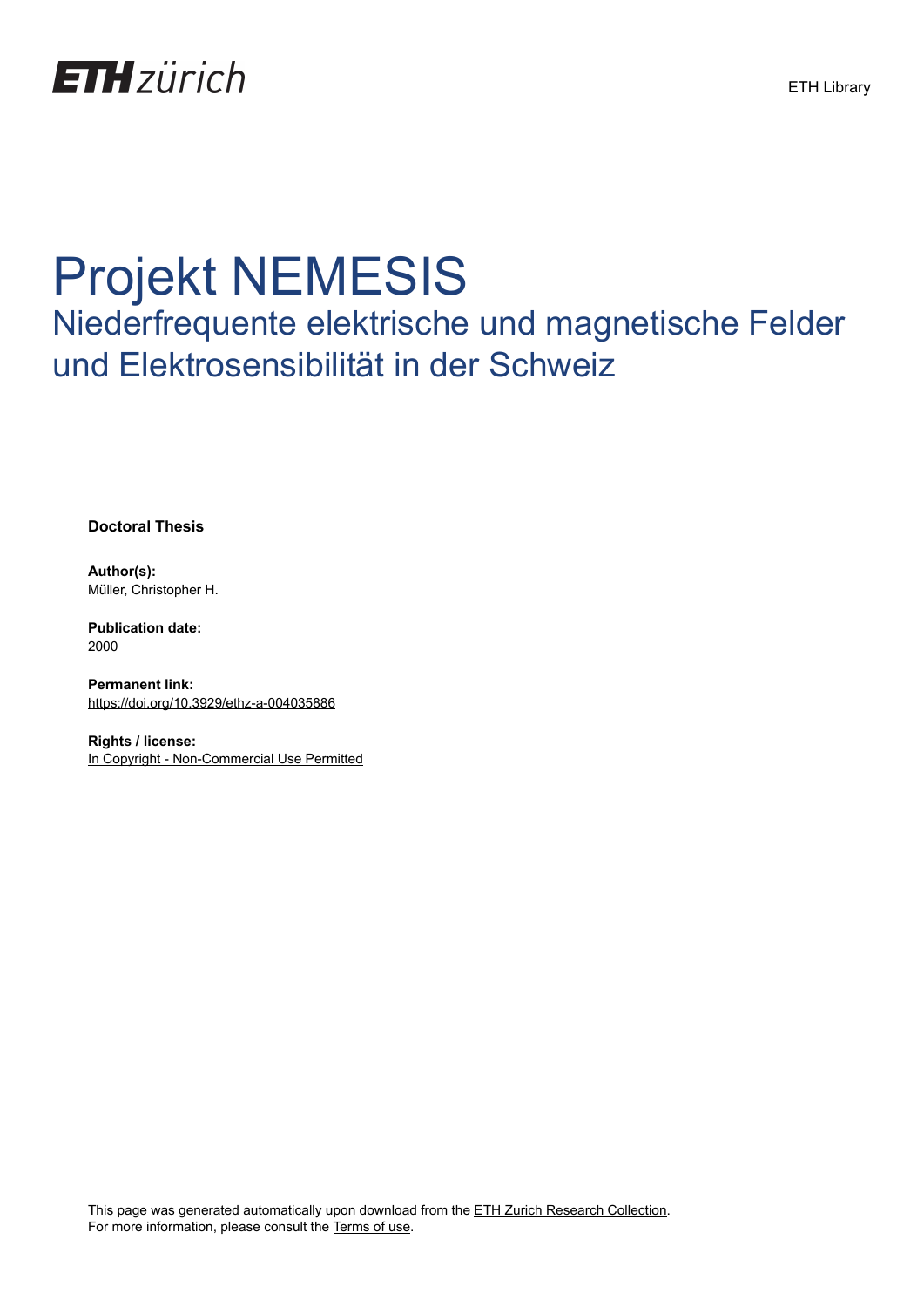Dissertation ETH Nr. 13903

### Projekt NEMESIS

## Niederfrequente elektrische und magnetische Felder und Elektrosensibilität in der Schweiz

Abhandlung zur Erlangung des Titels Doktor der Naturwissenschaften der Eidgenössischen Technischen Hochschule Zürich

> vorgelegt von Christopher H. Müller Dipl. Natw. ETH geboren am 18. März 1970 von Zürich

Angenommen auf Antrag von: Prof. Dr. Helmut Krueger, Referent Prof. Dr. Norbert Leitgeb, Korreferent

2000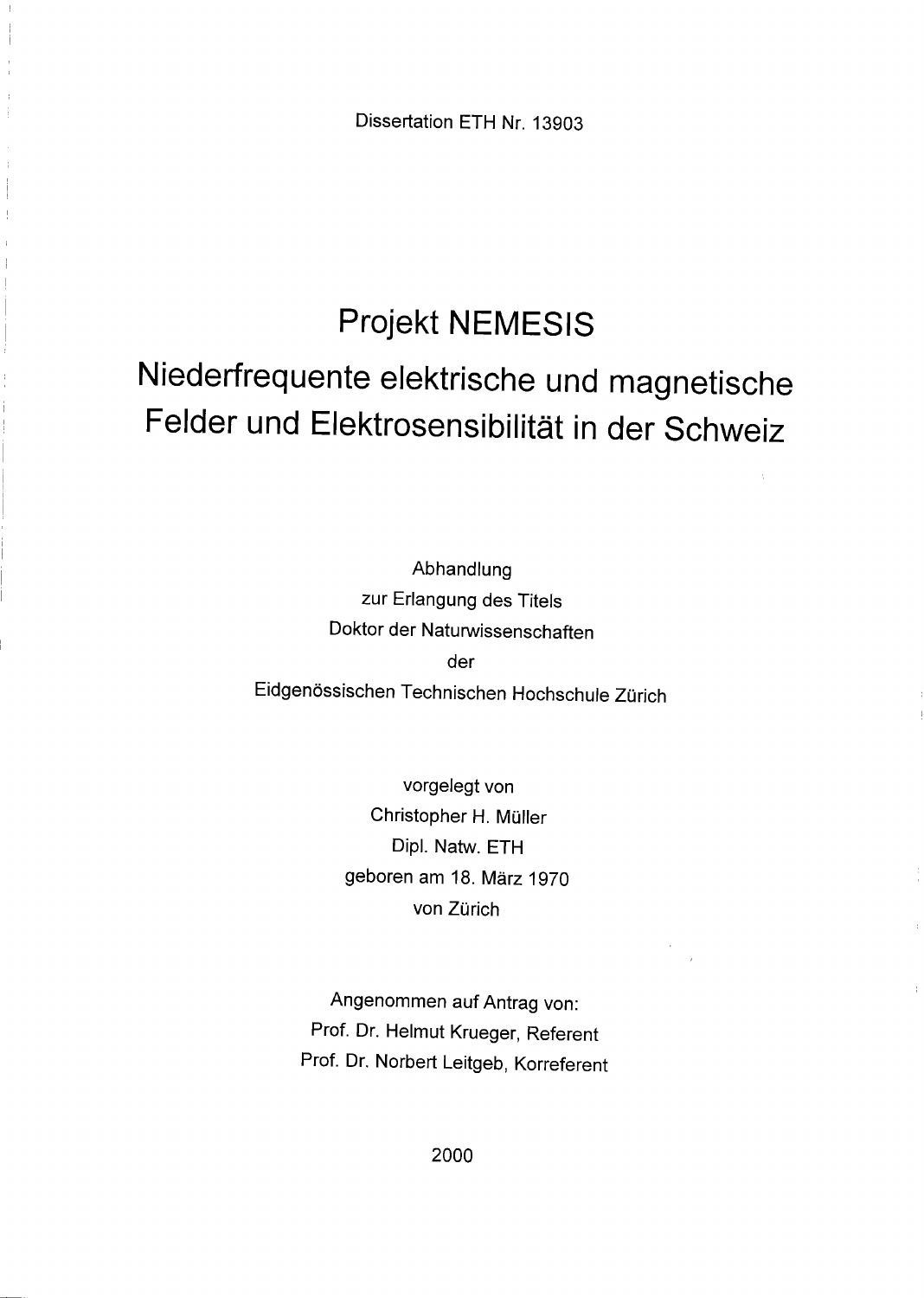### Zusammenfassung

Elektrische und magnetische Felder sind Kraftfelder, die beispielsweise bei der Erzeugung, beim Transport und Gebrauch von elektrischem Strom entstehen. Um die Bevölkerung vor akuten biologischen Auswirkungen elektrischer und magnetischer Felder zu schützen, wurden Immissionsgrenzwerte erlassen. Neben den gut dokumentierten akuten Effekten werden verschiedene biologische Auswirkungen elektrischer und magnetischer Felder auch bei Feldstärken unterhalb der Grenzwerte vermutet. Obwohl gesicherte wissenschaftliche Befunde solcher Effekte lediglich für wesentlich grössere Feldstärken als den in Schweizer Haushaltungen gemessenen Durchschnittswerten existieren, werden verschiedenste Gesundheitsstörungen der Einwirkung schwacher elektrischer und magnetischer Felder zugeschrieben. "Elektrosensibilität" ist ein Schlagwort, das immer wieder in den Medien oder in anekdotischen Berichten über Gesundheitsauswirkungen von elektrischen und magnetischen Feldern genannt wird. Dabei leiden Betroffene unter diffusen Symptomen, sobald sie sich in der Nähe von Feldquellen befinden. Symptome wie beispielsweise Schlafstörungen, Müdigkeit am Tag, Konzentrationsstörungen, Kopfschmerzen, Kribbeln auf der Haut und Hautausschläge werden in diesem Zusammenhang am häufigsten beklagt.

Das Projekt NEMESIS untersuchte die Wirkung schwacher 50 Hz-Wechselfelder auf Menschen, die sich selber als "elektrosensibel" bezeichnen. In einem Doppelblindversuch wurden 53 Versuchspersonen während 20 bis 25 Tagen verschiedenen Feldsituationen ausgesetzt. Gleichzeitig wurden subjektive und physiologische Parameter gemessen. Die subjektiven Zielgrössenwurden mit einem Tagebuch erfasst. Für die berührungsfreie Messung der physiologischen Parameter wie Bewegungen, Atem- und Herzschlagperiode wurde eigens ein Messgerät entwickelt (Dormograph). In einem Laborversuch mit 63 subjektiv elektrosensiblen Versuchspersonen wurde ferner untersucht, ob es Menschen gibt, die schwache elektrische und magnetische Felder bewusst wahrnehmen können (Elektrosensitivität).

- Schlaftiefe und Aufwachbefinden wurden durch die Provokation mit elektrischen und magnetischen Feldern verändert.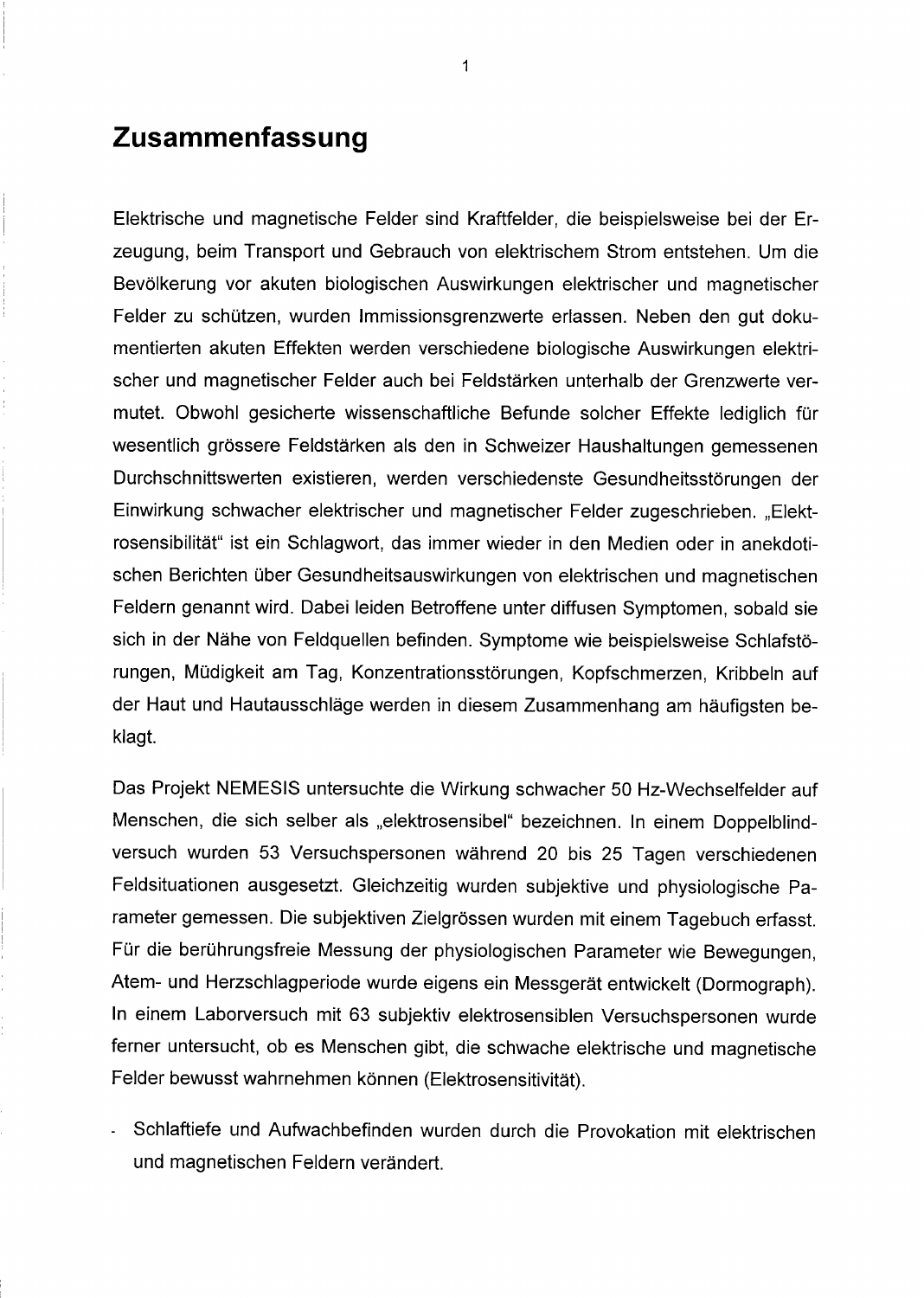- Über alle Versuchspersonen gesehen konnte das Expositionsmuster detektiert werden.
- Die Untersuchung der Aussagen zur Schlafqualität und des Wohlbefindens während des Tages ergaben keine signifikanten Resultate.
- Die Hypothesen bezüglich der Beeinflussung der Bewegungen, der Atmung und des Herzschlags wurden nicht bestätigt.
- Uberzufällig viele Versuchspersonen zeigten ein signifikantes Ausweichverhalten relativ zur Position der Magnetfeldspule.
- Im Laborversuch wurde die Hypothese bestätigt, dass es Menschen gibt, die elektrische und magnetische Felder bewusst wahrnehmen können. Die Elektrosensitivität hängt aber offenbar nicht mit der Elektrosensibilität zusammen.
- Die Resultate der vorliegenden explorativen Untersuchungen deuten auf einen Zusammenhang zwischen der Exposition und einzelnen subjektiven und physiologischen Parametern sowie der Veränderung der Schlafphasenanteile in der Versuchspersonengruppe. Die Dauer des Tiefschlafs war verkürzt, der Schlaf war oberflächlicher.

Die Synthese der gesamten Ergebnisse des Projekts NEMESIS zeigt einerseits, dass die Elektrosensitivität objektivierbar ist, macht aber andererseits deutlich, dass sie nicht auf eine einfache Kausalbeziehung zwischen elektrischen und magnetischen Feldern und den beobachteten biologischen Wirkungen reduziert werden kann. Die Reaktionen können je nach Zeitpunkt der Beeinflussung und Verfassung des Menschen individuell unterschiedlich ausfallen, die Elektrosensitivität ist kein stabiles Phänomen. Die Elektrosensitivität und die Elektrosensibilität sind zwei verschiedene Erscheinungsformen einer Einwirkung schwacher elektrischer und magnetischer Felder auf empfindlich veranlagte Personen oder das Symptom einer durch eine Vielfalt physikalischer, biologischer, psychischer und psychosozialer Faktoren charakterisierten Befindensstörung.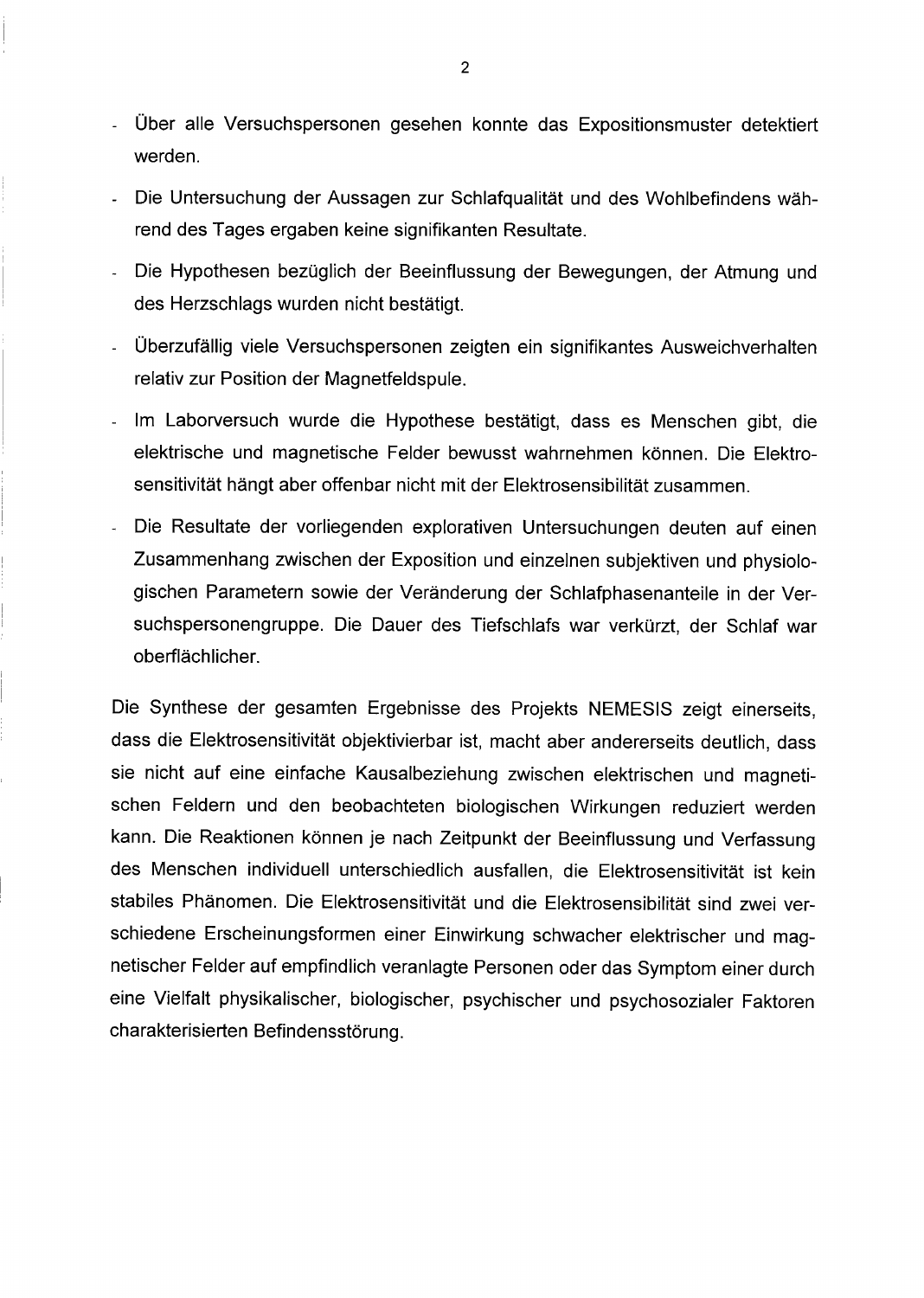#### Summary

Electric and magnetic fields develop in connection with i.e. the production, transmission and use of electric current. Exposure limits were set in order to protect the general population against acute biological effects of electric and magnetic fields. Beside these well documented acute effects, longterm health effects are believed to occur even at field strengths below the legal limits. Although scientifically sound findings of such effects exist only at substantially higher fieldstrengths than the average values measured in Swiss homes, a variety of health problems are attributed to weak electric and magnetic fields. "Hypersensitivity to Electricity" (EHS) is a key word in this respect, which is brought up again and again in media reports or in anecdotal accounts on adverse health effects of electric and magnetic fields. People suffering from electrical hypersensitivity report multifaceted Symptoms, as soon as they get dose to sources of electric and magnetic fields. Symptoms such as sleep disturbances, tiredness during the day, headache, tingling Sensation and skin rashes are among the most frequently reported.

Project NEMESIS examined the effect of weak <sup>50</sup> Hz fields on humans, who judged themselves as "hypersensitive to electricity". In a double-blind experiment, 53 test subjects were exposed to different field situations during 20 to 25 days. At the same time, subjective and physiological parameters were measured. The subjective parameters were measured using <sup>a</sup> diary. The physiological parameters such as movements, breathing frequency and heartbeat frequency were measured without touching the subjects. For this purpose, a measurement device had to be developed (Dormograph). In a laboratory experiment with 63 subjectively hypersensitive subjects, the hypothesis was tested whether it is possible to consciously perceive weak electric and magnetic fields (Electrosensitivity).

- Soundness of sleep and emotional state in the morning were changed by the provocation with electric and magnetic fields
- The group of subjects as a whole could detect the exposure patterns